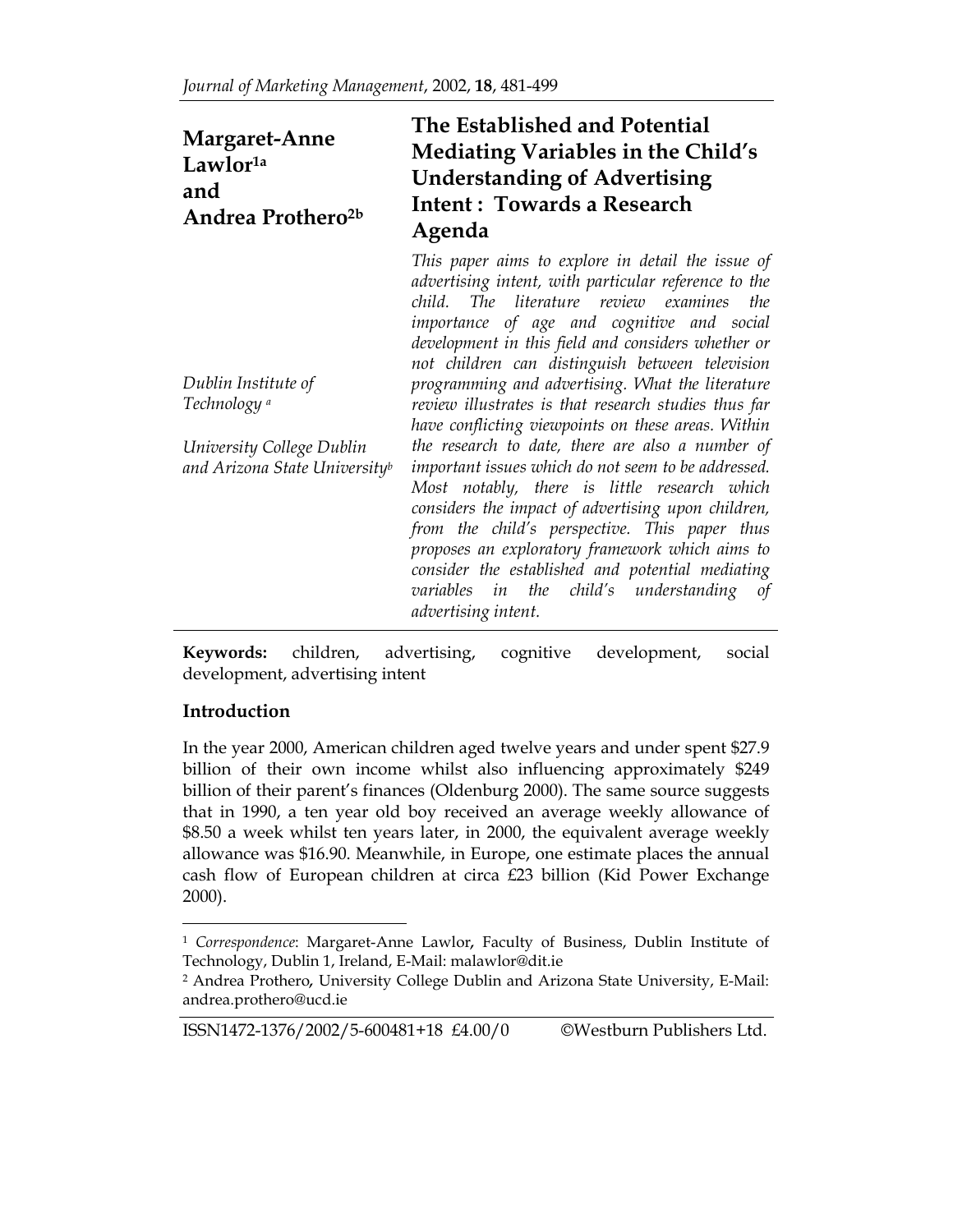It is not at all surprising therefore to consider that since the sixties, advertisers and their agencies have recognised the importance of and courted a very lucrative child market. As advertising has sought to woo the young consumer, so too, both industry and academic interests have conducted substantial research which addresses the impact of advertising on children. A key dimension to this research has been a focus on the child's understanding of advertising intent. In essence, such research has sought to establish whether children, specifically those aged twelve years and under, understand the commercial perspective of the advertiser. It is interesting to note that in the vast majority of cases, advertising intent has been defined in terms of a commercial or selling intent. Specifically, the popular explanation of intent focuses on the 'informational' and/or 'persuasive' purposes of advertising (see Ward 1972; Ward, Wackman and Wartella 1977; Gaines and Esserman 1981; Blosser and Roberts 1985; Macklin 1987).

This paper seeks to challenge the consensus view of 'intent' by arguing that whilst the objectives of selling and persuasion are key advertising goals, they may only partially represent the child's perspective on advertising. Much of the research in this area has emphasised the child's commercial consumption of advertising. This begs the question as to whether it is sufficient to consider that the child only views advertising as a purchasing catalyst. For instance, the 'uses and gratifications' perspective recognises that the advertising recipient may use advertising for purposes other than marketing (O'Donohoe 1994). The authors contend that by regarding advertising as primarily having an informational/selling objective, there is a danger of over-relying on the linear sequential models of communication which prioritised the sender's objectives to the frequent detriment of the receiver's understanding and decoding of advertising, or indeed considering the meaning behind advertising, from the child's perspective.

This paper seeks to re-visit the studies of the seventies and eighties which overwhelmingly focused on the child's understanding of advertising in terms of the selling/persuasion rationale. The child's ability to distinguish between programming and advertising is examined whilst the research to date examining advertising intent is explored. It becomes obvious that in the vast majority of cases, advertising intent is examined from the advertiser's perspective, namely to inform and/or to persuade. A framework is proposed with a view to illustrating how future research might embrace the child's understanding of advertising's raison d'être. It is suggested that children may perceive the intent of advertising in a different manner to the advertiser and as such, the framework would allow researchers to consider the unintentional effects of advertising, as seen from the point of view of the child.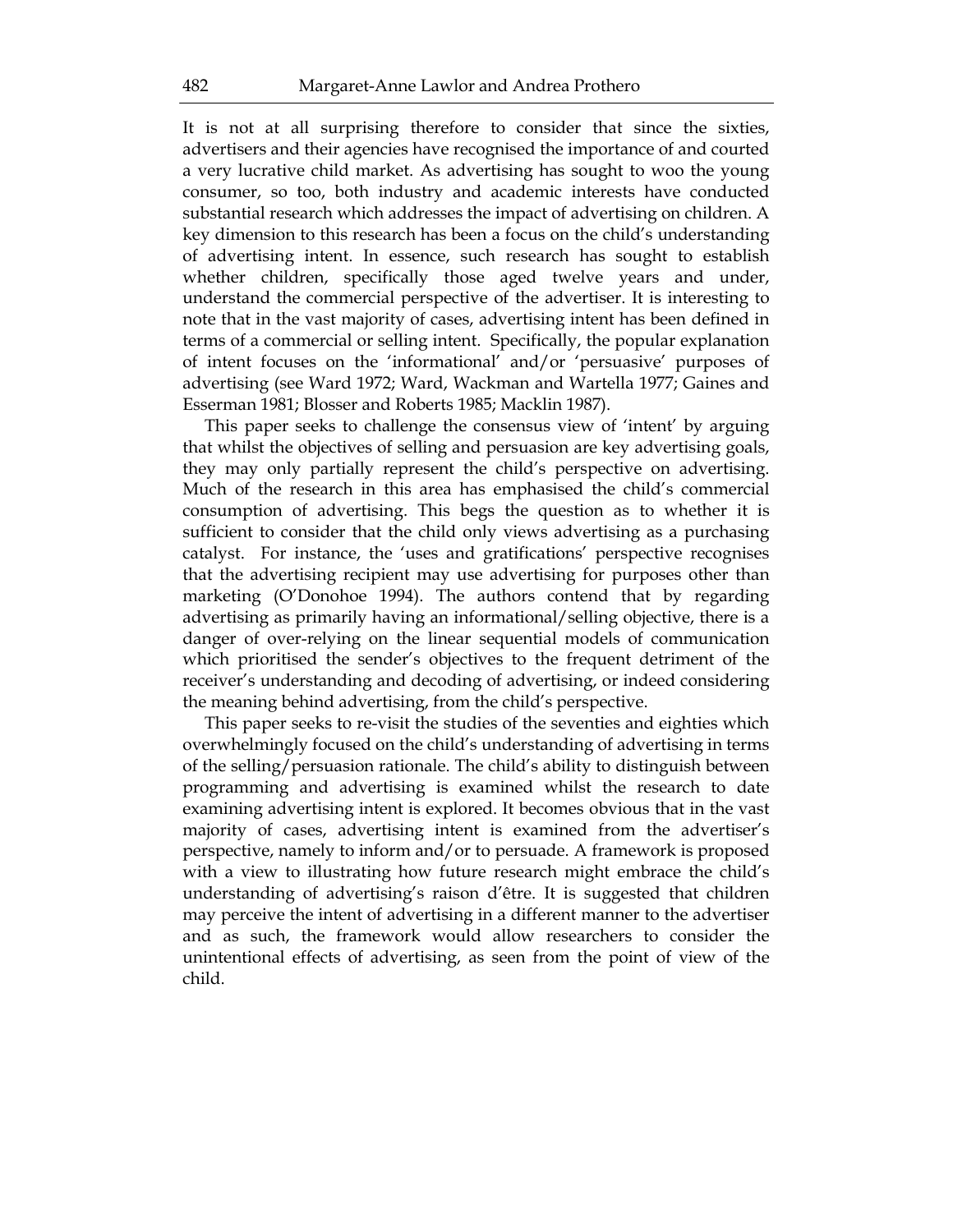# **Advertising's Impact on Children – The Extent of the Research to Date**

Kinsey (1987) documents that a relatively small body of research addressing advertising and children, has been collected by industry practitioners and in the incidence of such research, it has tended to focus on individual advertising campaigns. She also argues that most of the research on advertising to children has originated in the United States and has been collected by US governments and academics who have focused on US respondents. Furthermore, the focus of this research has been the influence of television advertising on children.

Correspondingly, there is a growing body of European research concerning advertising to children (see Preston 2000, 1999; Young 2000; Bergler 1999) whilst there is a relatively recent surge in research hailing from Asia (see Chan (2000) for a discussion of advertising to children in a Hong Kong context and McNeal and Ji (1999) for an overview of the Chinese situation). It is particularly interesting to consider Chinese research because with the development of a 'one-child' family planning policy, the child in question is increasingly becoming the central focus for both parents and grand-parents, (Chan 2000). This has implications for the child's influence on family purchasing behaviour as well as for consumer socialisation.

There are a number of key elements or facets to the research addressing advertising and children. Indeed, it is worthy of note that the majority of research studies in this area were conducted in the seventies and eighties. The research to date has focused on the child's ability to **differentiate between advertising and programming** (Hoy, Young and Mowen 1986; Robertson and Rossiter 1974) and the child's facility for **understanding advertising's intent** (Blosser and Roberts 1985; Levin, Petros and Petrella 1982). Other studies have examined the **influence of advertising** on children and these may be considered under the headings of **cognitive effects** (see Rossiter 1979; Rossiter and Robertson 1974; Ward, Wackman and Wartella 1977) and **attitudinal effects** (Preston 2000; Riecken and Yavas 1990; Rossiter 1979). Finally, the impact of advertising can also be considered according to its impact on the child's **behaviour** (Goldberg 1990; Ward, Wackman and Wartella 1977; Robertson and Rossiter 1974). Other areas of note in the literature include the **unintentional effects** of advertising whereby advertising may unintentionally attract the child's attention to adult-targeted products such as alcohol (see Grube and Wallack 1994).

A suggested starting point in the discussion on children's understanding of advertising intent is the child's ability to recognise the perspective of another party, in this case, the advertiser. An inherent assumption within the debate on children's development is that children of different ages will differ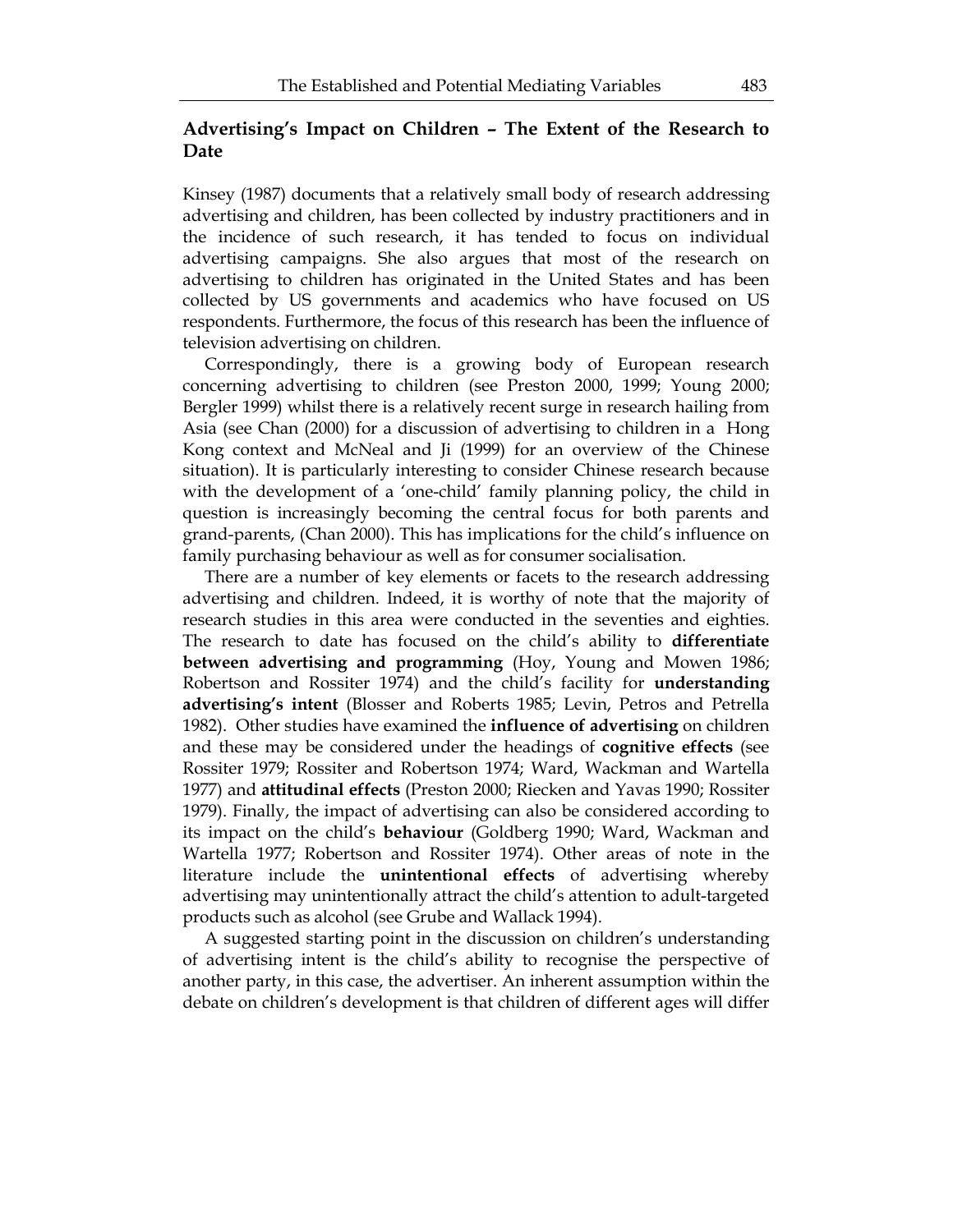according to cognitive and social abilities. Indeed, it is argued that children within the same age group can also differ with regard to their maturity in these areas. The following sections will address the importance of the child's age with regard to his/her cognitive and social development in general.

#### **The Importance of Age and Cognitive Development**

The requirement for advertisers to actively discern between children of varying ages was highlighted nearly three decades ago by Rubin (1974) who pointed out that many advertisements at that time, were targeting the very wide span of two to eleven year olds, assuming that all were able to understand these messages. His concern reflected a growing debate at that time amongst cognitive developmental thinkers who contended that all children journey through different stages of cognition and that the child's level of cognitive development correspondingly impacted upon his/her ability to assimilate and understand commercial information. It is widely accepted that the thinker most associated with cognitive development is the Swiss psychologist, Jean Piaget (Chan 2000; Pawlowski, Badzinski and Mitchell 1998; Rubin 1974) and that his thinking has had a large impact on the study of age-related issues concerning advertising to children.

Piaget (1952) proposed that children progress through four stages or sequential steps of development. Each stage conforms to a given age group but may vary according to the child's intelligence, cultural background and social class. Of the four phases, it is argued that stages three and four, the Concrete Operations and Formal Operations stages respectively are the most illuminating when considering children's understanding of advertising. The Concrete Operations stage refers to children aged seven to eleven years. Piaget offers that from seven years of age, the child begins to reason logically and is able to conceptualise his/her ideas clearly and coherently. The Formal Operations stage encompasses children aged between eleven and fifteen years. Piaget contends that a child within the age group is now able to think abstractly and to conceptualise. He/she is also able to consider and weigh up different arguments.

Essentially Piaget's framework considers that at each stage, children pay attention to those stimuli that are meaningful to them, they learn what they are ready to learn and they screen out other information (Rubin 1974). A key element of the research in this area has been the consensus that older and younger children differ in their comprehension of advertising intent (Moore and Lutz 2000) and Piaget's framework helps to inform this conclusion. Of particular interest is the suggestion (if the framework is applied in an advertising context) that the child's understanding of the persuasive intent of advertising emerges in the concrete operational stage, namely from the age of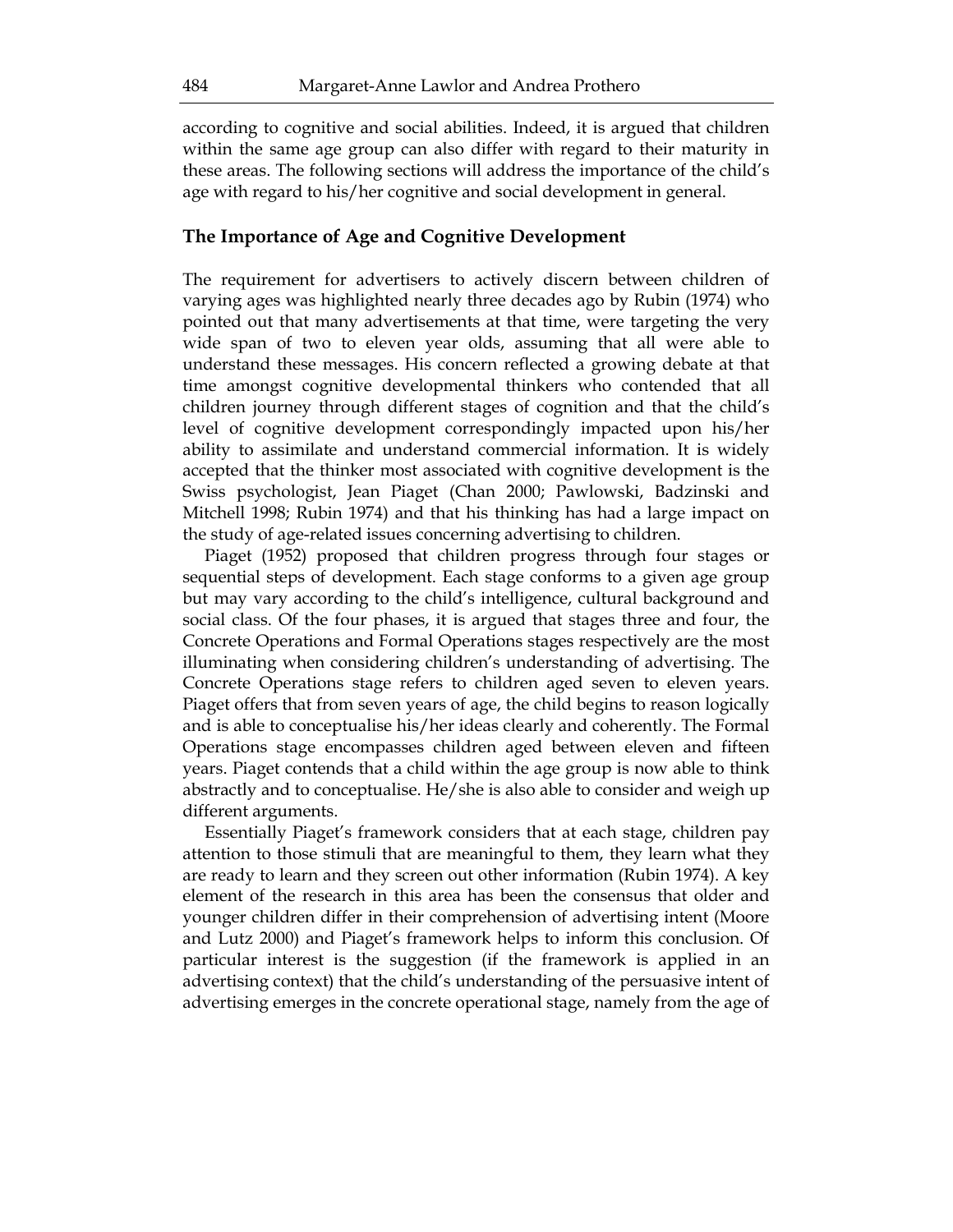seven years onward. It is at this stage that children move beyond accepting advertising at face value and become more evaluative concerning advertising messages. From a cognitive development perspective, this has important implications for researchers who are seeking to explore the child's ability to distinguish between advertising and television programming, and indeed the child's facility for considering the meaning behind advertising.

Roedder (1981) suggests that a key element to understanding age-related issues in children's receptivity to advertising is to consider their informationprocessing abilities. Roedder alludes to the concept of the short-term memory (STM) where incoming information from an advertisement is entered. The STM has a limited facility to retain information and can only hold this information in the short term. From an advertiser's perspective, the objective is to store this information in the long-term memory (LTM). Roedder contends that as children grow older, they become more sophisticated at processing information and also learn to control their learning. She proceeds to identify three types of 'processors', namely categories of children who are distinguished by their ability to process information at different ages.

The '**limited processor'** refers to a child aged eight years and younger who has not yet developed efficient information processing abilities. In other words, this child does not use storage and retrieval strategies to improve learning and has a greater facility for short-term memory. The **'cued processor'** is typically an eight to twelve year old who has an ability to retrieve information in response to a prompt. Moore and Lutz (2000) contend that such children do not have a tendency towards critical thinking. The **'strategic processor'** refers to children aged twelve years and older who have developed and employ the ability to store and retrieve information. The cognitive development literature would therefore suggest that children of twelve years and under (limited and cued processors) do not tend to have the capacity to react critically to external prompts such as advertising.

Interestingly, Roedder (1981) alludes to an ethical issue by arguing that limited processing children need to be protected by regulation that controls the amount of commercial information to which they are exposed. Her argument is that children aged eight years and under are unable to process information efficiently.

Therefore, a common theme in Piaget's (1952) and Roedder's (1981) perspectives on cognitive development is that the child's ability to recognise persuasive intent and the development of his/her critical facilities concerning advertising do not emerge until approximately seven to eight years. Thus, the cognitive development literature could be interpreted as proposing that it is from approximately this age that the child begins to develop an awareness and understanding that another body or interest,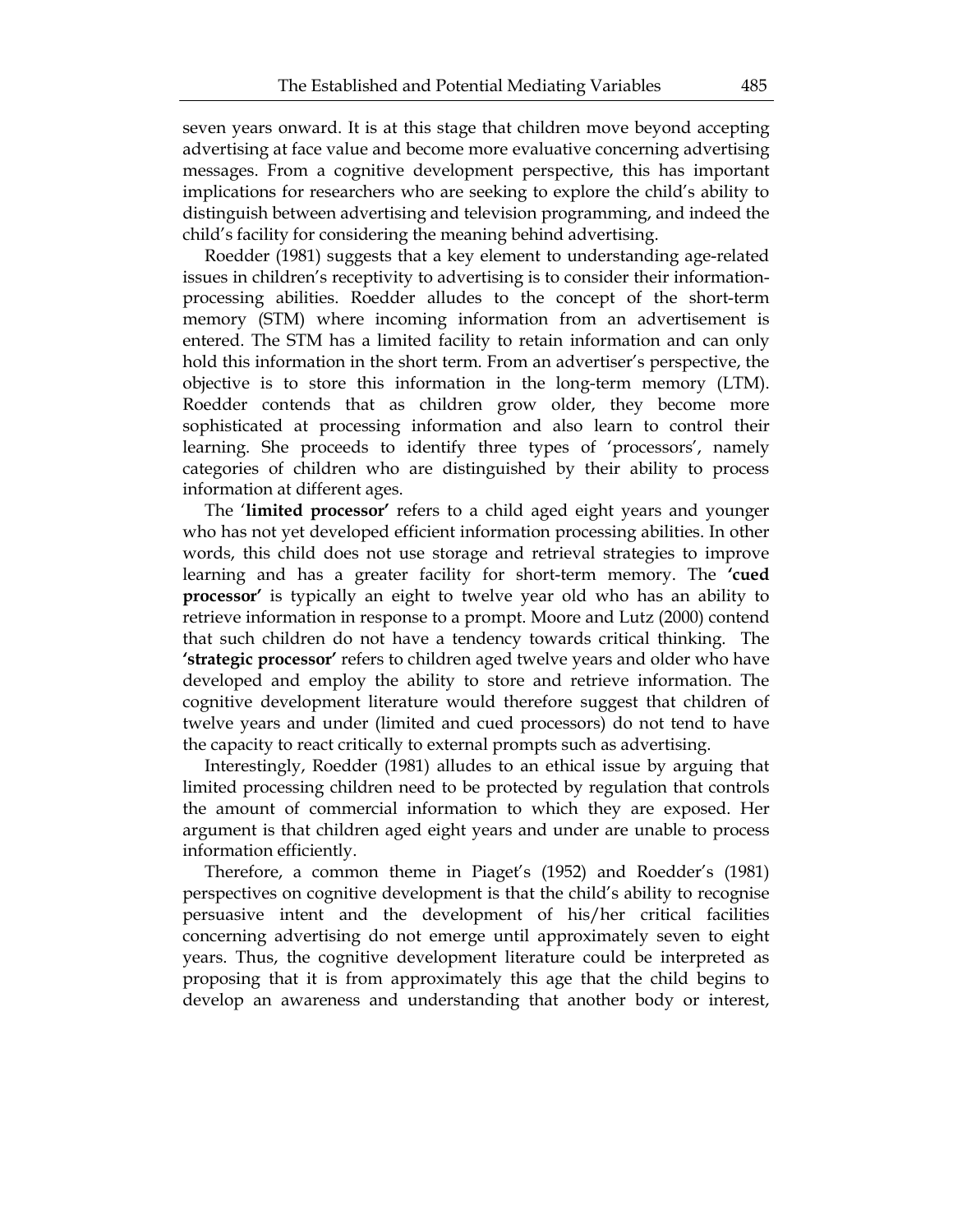namely the advertiser, is seeking to influence his/her attitudes and behaviour towards the brand being advertised.

#### **The Importance of Age – Social Development**

Apart from being able to process incoming information, another key element to understanding advertising is the facility to recognise the sender's agenda. To this end, Roedder John (1999) alludes to the concept of social development. She posits that social perspective taking refers to one's ability to recognise the perspectives of other people and that one's impression formation is linked to the social facets of products and consumption. In essence, therefore, the images that we have of products and what it means to consume them, may be strongly linked to other people's opinions, attitudes and behaviours concerning those products. From the perspective of children and their perceptions of products and how they are advertised, Roedder John suggests that it is important to consider the age of the child and how it impacts upon their ability to understand social perspectives. One helpful contribution is that of Selman (1980) who identifies five age groups of children and how each group differs with regard to the relative importance they give to social perspectives.

The first three stages in Selman's categorisation are of particular interest in an advertising context. The first stage or the **ego-centric** stage refers to children of three to six years. These children are unaware of what other people think and the only perspective they hold is their own. The second stage is the **social information role taking** stage (age six – eight years) in which children realise that others may hold a different perspective to their own but such children do not as yet have the facility for considering this viewpoint. This facility develops in the third stage of **self-reflective role taking** (aged eight to ten years) where the children in question are able to recognise and ponder another person's viewpoint.

Selman's categorisation is useful in explaining the behaviour and interaction of children with socialisation agents such as parents and peers. For example, a frequent supermarket scene is that of a young child becoming upset and angry with a parent for not acceding to their product request. According to Selman, the child aged three to six years is unable to understand any viewpoint other than its own. Therefore, a parent's concern about, say sugary products, simply has no meaning for that child. Similarly, for young people aged twelve to fifteen years, interaction with the peer group may help to identify which products are 'cool' and are accepted by that social system. It is interesting to reflect on the implications of Selman's framework for children's understanding of advertising intent. His argument would suggest that children aged six years and under are unable to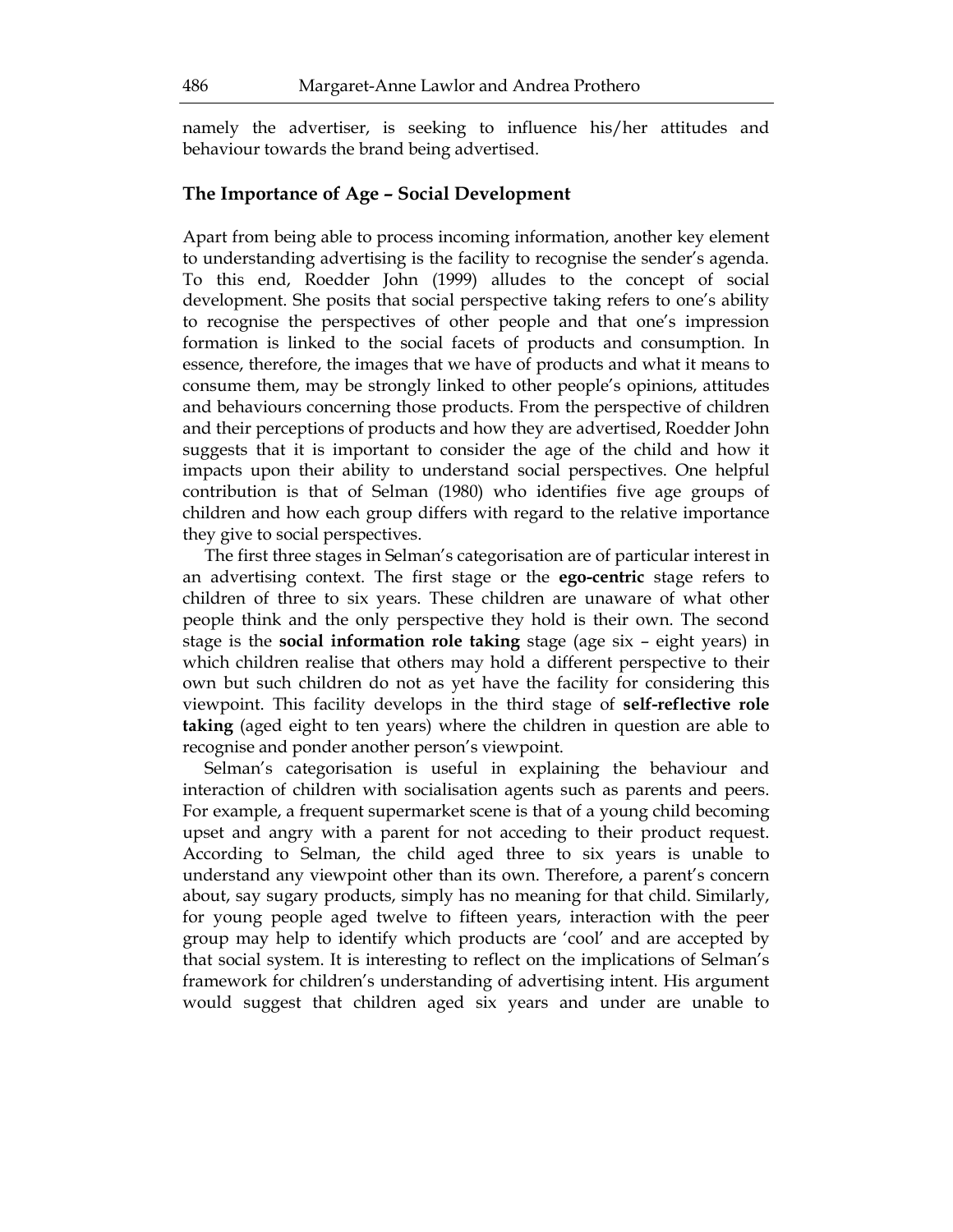understand a viewpoint other than their own, and therefore this would call into question the child's ability to understand the advertiser's intent. According to Selman, this ability does not emerge until the age of eight to ten years. This was supported in a study by Blosser and Roberts (1985) who contended that the ability to recognise advertising intent tends to occur between eight and nine years.

Therefore, Selman (1980) suggests that the child's ability to discern persuasive intent in advertising does not occur until the age of eight. It is interesting to note that whilst his attention was given to social development, the critical ages of seven and eight years were also propounded by Piaget (1970) and Roedder (1981) in their explanations of cognitive development. Therefore, the cognitive and social development literature would appear to agree on an approximate age of seven to eight years as being critical to the child's ability to recognise and evaluate the perspective of the advertiser.

# **Can Children Distinguish between Television Programmes and Advertising?**

A child's ability to differentiate between a programme and an advertisement is an area on which the literature is strongly divided. Researchers who have focused on samples of children aged less than five years have been unable to agree as to whether this age group can make the distinction. The extent to which the various studies differ in their views on this issue is highlighted as follows. An early study by Wartella and Ettema (1974) focused on under threes and argued that their sample was *able* to distinguish between an advertisement and a programme. Levin, Petros and Petrella (1982) supported this argument and posited that the under-fives were advertising-aware and that the 'clues' to which they responded were the visual and aural aspects to the advertisement.

Butter, Popovich, Stackhouse and Garner (1981) used an experimental approach with children aged four and five years. The sample was asked to watch a television programme called *Captain Kangaroo* during which four 30 second advertisements were interspersed throughout the programme. The children were asked to identify to the researcher when a commercial appeared. 70% of the four-year-old children and 90% of the five-year-old children were able to identify all four advertisements. Interestingly, when asked to differentiate between a commercial and the *Captain Kangaroo* show, 90% of the four year-old children were unable to explain the difference.

This is important because it reflects the findings of other researchers (Ward 1972) that where younger children are able to differentiate between a programme and an advertisement, they are often unable to explain the difference. In the words of Butter et al (1981) : "young children may know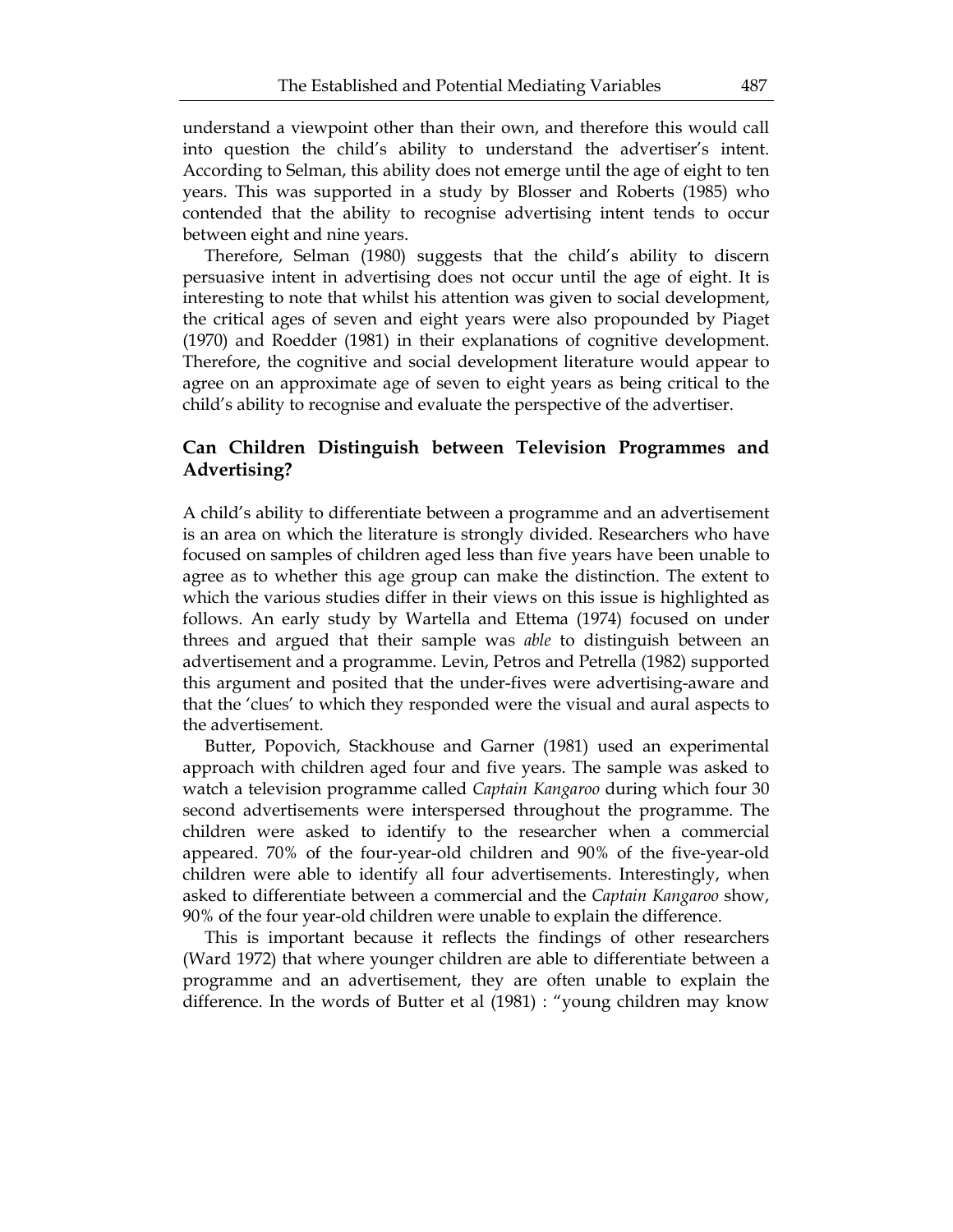they are watching something different than a program but do not know that the intent of what they are watching is to invite purchase of a product or service". (Page 56).

In contrast, Young (1990) concluded that his sample of children aged between five and seven years could not make the distinction and identified advertisements 53% of the time compared to being able to identify programmes some 70% of the time. So too, Kunkel and Roberts (1991) argued in their research that under fives were *not able* to distinguish an advertisement from a programme. An earlier study by Rubin (1974) sought to apply Piaget's organising framework by focusing on children in Stages II (two to seven year olds), Stage III (roughly seven to ten years) and Stage IV (eleven to fifteen years). He asserted that young children (Stage II) were unable to differentiate between a cartoon and an animated advertisement.

A Danish study by Hansen (1997) suggested that young children sampled in this study had difficulty in making this distinction. Specifically, the sample comprised girls aged five and six years and boys aged six and seven years. Hansen argued that this difficulty was exacerbated where the advertisements appeared in a commercial break during the programme as opposed to a commercial break between different programmes. The contention was that for many children, the end of each programme was a clear-cut cue to initiate other activities such as channel-hopping or leaving the room for some reason, an example being to visit the bathroom.

Table 1 illustrates the key elements of the above studies with a view to illustrating the discrepancies in terms of each study's ability to draw conclusions concerning the child's ability to distinguish between television programmes and advertisements.

| <b>Authors</b>                  | Respondents' Age  | <b>Ability to Distinguish</b> |
|---------------------------------|-------------------|-------------------------------|
| Wartella & Ettema (1974)        | Under three years | Yes                           |
| Rubin (1974)                    | Two - seven years | No                            |
| Butter et al (1981)             | Four - five years | Yes                           |
| Gaines & Esserman (1981)        | Five years plus   | Yes                           |
| Levin, Petros & Petrella (1982) | Under five years  | Yes                           |
| Young (1990)                    | Five-seven years  | No                            |
| Kunkel & Roberts (1991)         | Under five years  | N <sub>0</sub>                |
| Hansen (1997)                   | Five-seven years  | <b>Difficulties</b>           |
| Preston (2000)                  | Five years plus   | Yes                           |

**Table 1. Children's Ability to Distinguish between Programmes and Advertisements**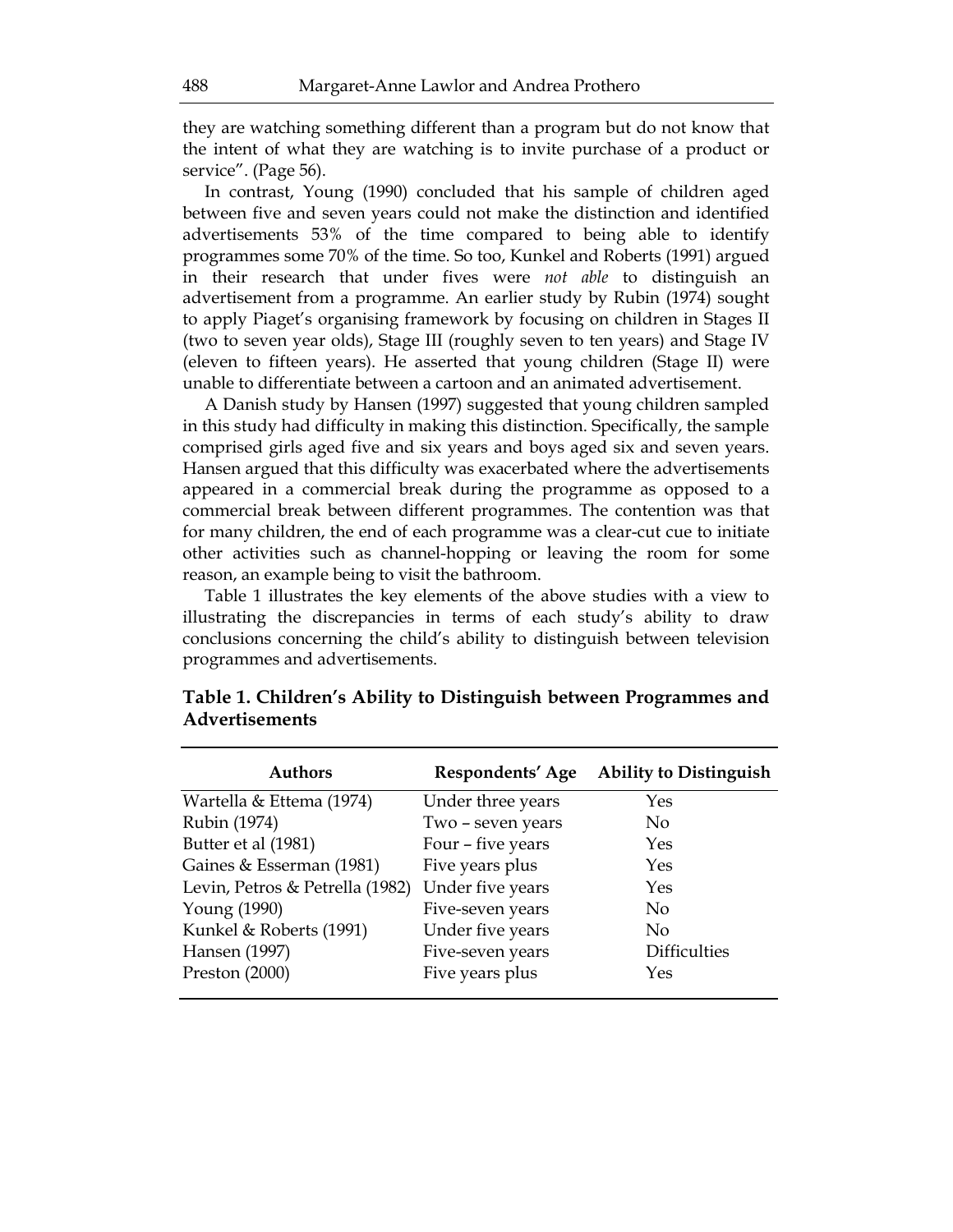A critical element to this debate is the extent to which the child, having differentiated between an advertisement and a programme, is able to explain or justify the difference. It was noted above that in Butter et al's (1981) study, the children who arrived at a differentiation, were unable to explain why an advertisement was different to a programme. Similarly, in Levin, Petros and Petrella's (1982) study, the children made this distinction on the basis of peripheral prompts such as visual and aural differences. In contrast, Wartella and Ettema's (1974) contended that children under three years were able to discern between different television advertisements but the authors did not indicate the child's understanding as to why there was a difference.

Bandyopadhyay, Kindra and Sharp (2001) contend that there are several clues which are available to children which assist them in the distinction being discussed. They posit that children recognise the difference in sound, content and length, attention-arousing devices, levels of repetition and the overall difference in genre between an advertisement and a programme. It is important to emphasise that in light of the above studies, that children may be able to react to and use simple perceptual cues to help them recognise an advertisement, but this still does not address their deeper understanding of advertising.

Therefore, a review of the literature indicates that agreement has not been reached amongst a large group of researchers concerning children's ability to distinguish between advertising and programmes. It is suggested that such a facility emerges as the child grows older. With regards to a specific age, some authors argue that it is very difficult to definitively conclude that that children aged under six years can effectively distinguish between a programme and an advertisement (Roedder 1981; Roedder, Sternthal and Calder 1983). Again, it is interesting to ponder the possible reasons which might explain the lack of agreement in the studies above concerning the child's ability to make the distinction in question. One answer may be found in the cognitive and social literature whereby the age of seven years onwards was deemed to be critical to the child's ability to understand a different perspective, i.e. that of the advertiser. The child's facility for understanding the advertiser's intent or perspective is examined in the following section.

## **Advertising Intent – The Research to Date**

In examining children's understanding of advertising, a key concept is that of advertising intent. Martin (1997) suggests that there are two elements to advertising intent - to what extent do children understand the phenomenon of an advertisement and secondly, do children understand the advertiser's rationale for using this form of communication? Indeed apart from the researcher's objective in constructing a picture of the child's understanding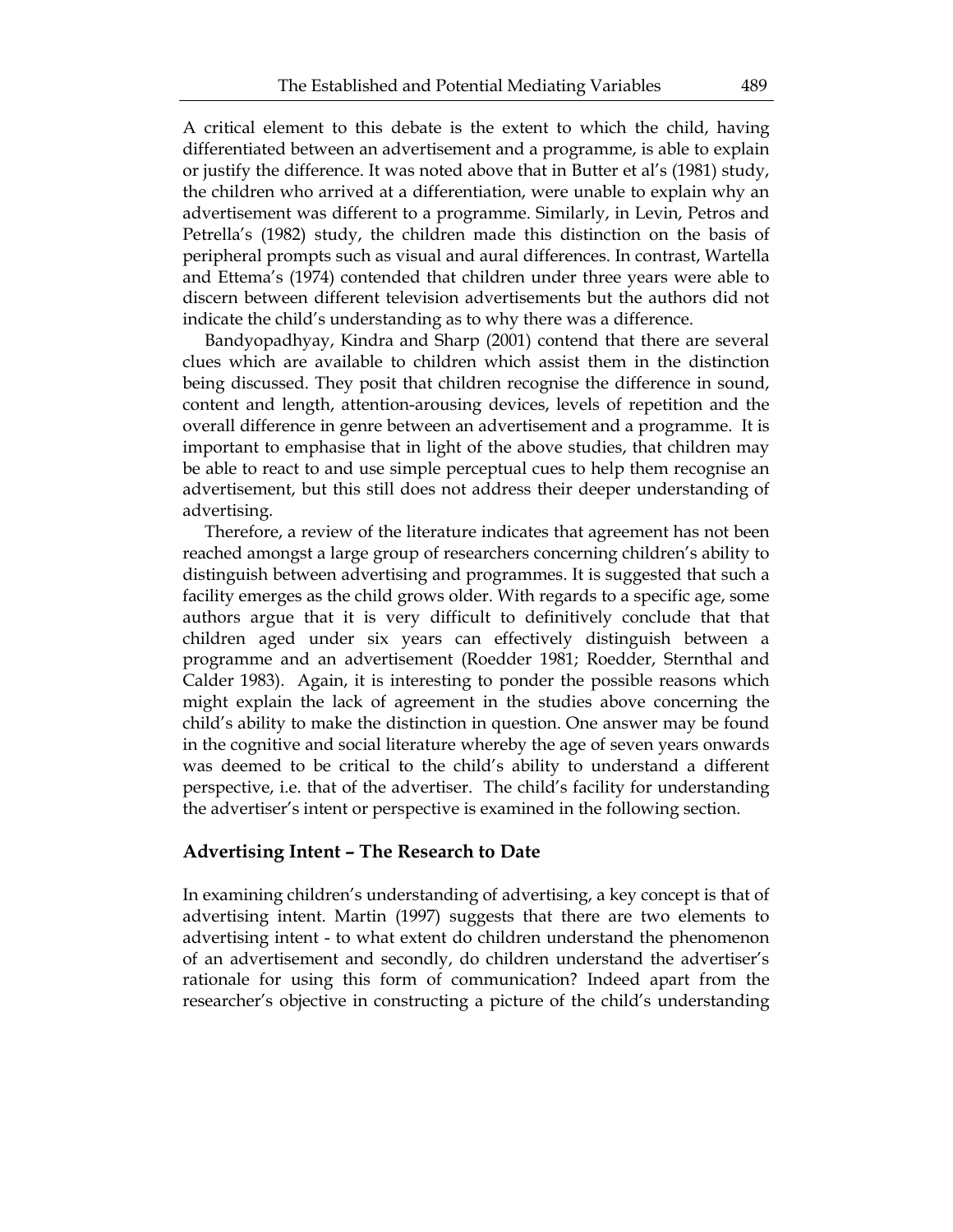of advertising, there is arguably an ethical element to this discussion. The importance of being able to answer Martin's two questions lies in the argument that if children do not understand the commercial purpose of advertising, then it can be suggested that advertising to this audience is therefore unfair and/or misleading. One argument holds that the child's credulity and innocence places him/her at a disadvantage, relative to adults, with regard to the ability to ward off the persuasive appeals of advertisers (Gunter and Furnham 1998).

There is a large body of literature addressing the child's understanding of advertising intent and a common theme is that intent is assumed to mean a selling or commercial purpose. For example, Preston (2000) suggests that the intent or objective behind advertising to children is to inform them about products they can purchase or else have purchased for them. So too, advertising's intent is deemed to be that of selling by Ward, Wackman and Wartella (1977); Donohue, Henke and Donohue, (1980); Gaines and Esserman (1981); Macklin (1985).

In an earlier study, Robertson and Rossiter (1974) sought to broaden the debate by expanding on the concept of intent. They attributed two types of intent to advertising – assistive and persuasive. Assistive intent refers to those advertisements which assist the recipient by offering information whereas persuasive intent refers to those advertisements which seek to encourage the recipient to purchase. In addition, a later contribution from Blosser and Roberts (1985) sought to broaden the definition of advertising intent beyond that of persuasion in a marketing sense. These authors offered five types of advertising intent – information, teaching, entertainment, selling and persuasion.

Table 2 illustrates how the majority of researchers in this field have placed heavy emphasis on the persuasive/selling intent of advertising.

Whilst the persuasive/selling aspect to advertising is a relevant and substantial area of focus, the fact remains that in the vast majority of cases, the researcher in question adopts the advertiser's perspective and focuses on whether the children sampled are able to recognise this perspective. Signorelli (1991) sounds a warning bell in this respect by suggesting that even when a child recognises that advertisements seek to encourage purchase, the child may still not fully understand the persuasive nature of advertising. Indeed, Dell Clark (1999) draws attention to one extreme research approach to exploring children's understanding of advertising. This perspective holds that a child misunderstands the intent of an advertisement if he/she does not interpret that advertisement in the way in which the advertiser encoded it and the adult researcher subsequently assumes.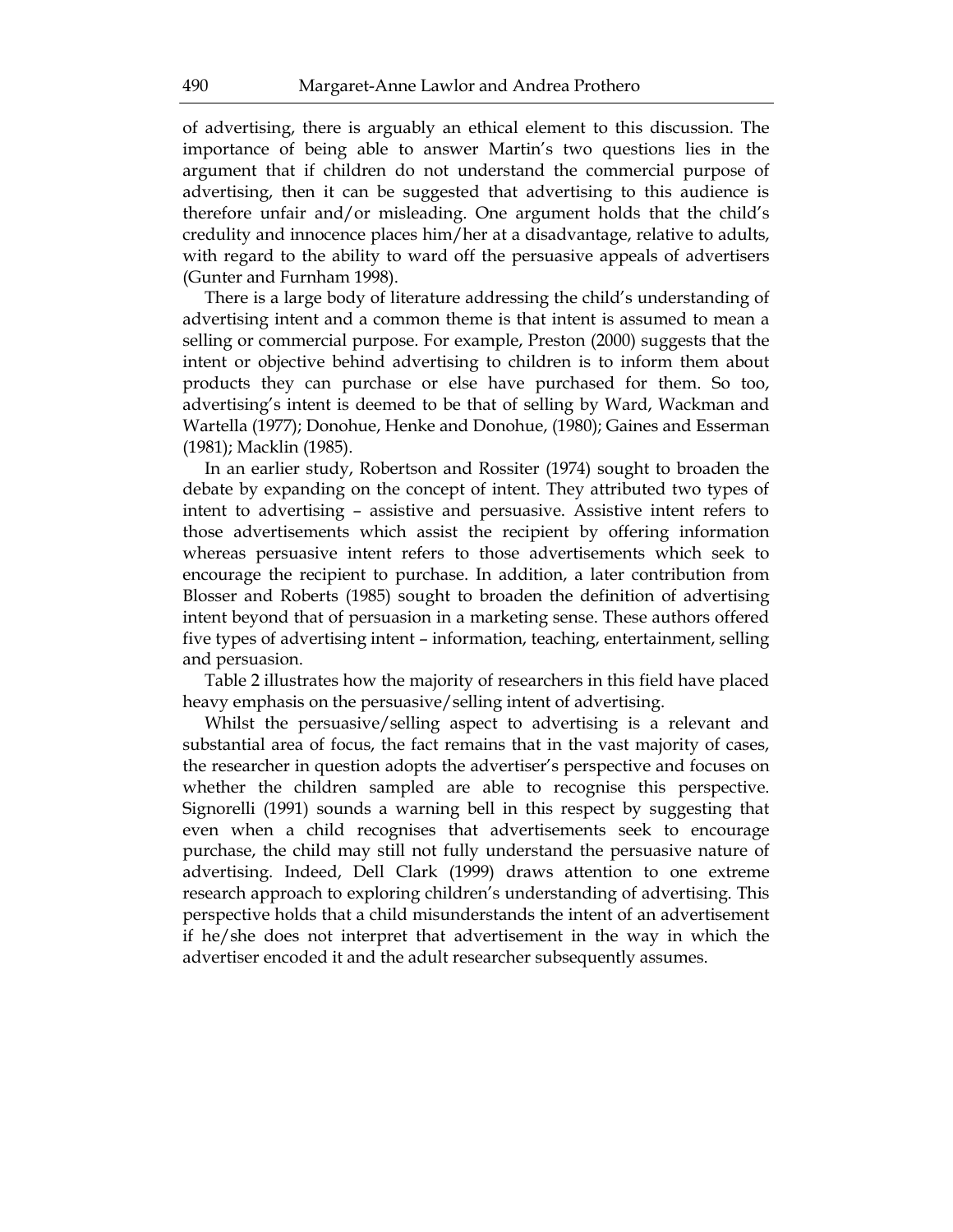| <b>Authors</b>                     | <b>Type of Intent</b>       | Measurement<br>of Intent | Age of child    |
|------------------------------------|-----------------------------|--------------------------|-----------------|
| Ward (1972)                        | Persuasive/<br>selling      | Verbal                   | 5-12 years      |
| Robertson & Rossiter (1974)        | Informational/<br>assistive | Verbal                   | $1st/5th$ grade |
| Ward, Wackman & Wartella<br>(1977) | Persuasive/<br>selling      | Verbal                   | kindergarten    |
| Donohue, Henke & Donohue<br>(1980) | Persuasive/<br>selling      | Non-verbal               | $2-6$           |
| Butter et al (1981)                | Persuasive/<br>selling      | Verbal                   | 4-5 years       |
| Gaines & Esserman (1981)           | Persuasive/<br>selling      | Verbal                   | 4 yrs           |
| Blosser & Roberts (1985)           | Persuasive/<br>selling      | Verbal                   | 4-11 years      |
| <b>Macklin</b> (1985)              | Persuasive/<br>selling      | Non-verbal               | $3-5$ yrs       |
| Macklin (1987)                     | Informational/<br>assistive | Non-verbal               | pre-school      |

**Table 2 : Studies of Advertising Intent** 

Source : adapted from Martin (1987)

## **A Different Perspective on Advertising Intent**

The advertiser's purpose may be one of information and persuasion but this is in itself, only one perspective. In this regard, Young (1990: Page 191) contends that there is a prevalence of "conceptual confusion" in that many studies view advertising as having one type of 'intent'. Preston (1999) reflects the concern raised elsewhere by Tybout and Artz (1994) who argue that there is an onus on advertising researchers to examine the impact of advertising on consumers over and beyond a marketing focus.

This sentiment reflected an earlier perspective in a key article by Lannon and Cooper (1983) in which they suggested that people's relationship with advertising might be bigger and indeed different to the standard argument. In other words, they suggested that rather than just posing the traditional question "what does advertising do to people?", it is more insightful to ask "what do people do with advertising?" This approach was taken in a study exploring the advertising uses amongst young people aged 18-24 years (O'Donohoe 1994). The respondents were invited to discuss their experiences of advertising in their own words and the findings indicated that the informants in this study were consuming advertising for reasons and rewards over and beyond the advertiser's marketing purposes.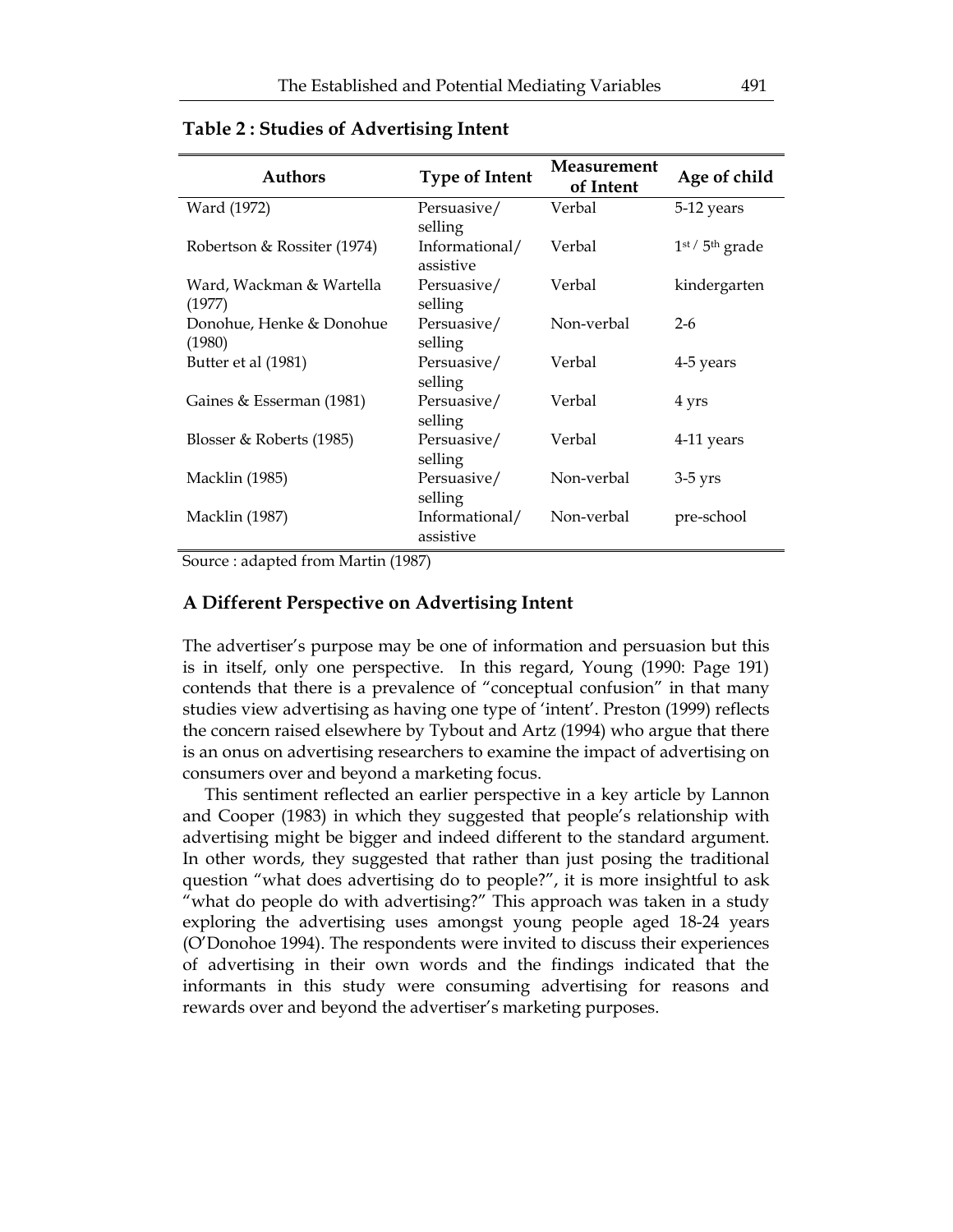Hence, in respect of children's understanding of advertising intent, it is argued that in addition to exploring the traditional response (advertising exists to sell) to the question (what is advertising there for?), it may be as valuable to focus on other possible reasons as to why advertising exists. In the eyes of the child, advertising may have a different or another remit or intent. One recalls the writings of O'Guinn and Faber (1991) who suggested that the advertising recipient might use advertising in a way other than the sender intended. For example, O'Donohoe (1994) has posited that advertising may be used as a social resource by young adults as well as being a source of entertainment. In this respect, she suggests that young adults play games with advertising, rather than reacting in the way in which the sender (advertiser) intended.

Blosser and Roberts (1985) argue that at the very least, an adult's comprehension of advertising is based upon recognition that (1) the source may have a different agenda to the receiver, (2) the source is seeking to persuade, (3) persuasive messages carry bias, (4) biased messages need to be interpreted differently to other messages and (5) the adult will have a resource of skills and experience from which to draw in an information processing situation. The question arises as to the extent to which children have the above capacities to react to advertising which is being developed, created and researched by adult interests.

To this end, the authors suggest that a fuller and richer picture of children's understanding can be gained by moving out of the traditional mindset which holds that children perceive advertising as existing to inform, persuade and sell. These are the advertiser's objectives as identified in the literature – what of the child's perspective?

It is with this in mind that the authors propose the following framework (Figure 1) to consider when researching the child's understanding of advertising intent. The first two boxes represent the main themes as reflected in the literature. With regard to the first box, it was argued above that a child's age is critical to his/her ability to recognise and understand the advertiser's perspective. The cognitive and social development literature appear to be in agreement that the child's facility for identifying and evaluating another person's perspective emerges around the approximate age of seven to eight years.

Again, the second box reflects the emphasis in the literature on the advertiser's objectives or intent, as identified by the literature (see Table 2 above). The third box outlines the advertiser's objectives, as reflected in the literature but also seeks to introduce a more holistic perspective on how children might use advertising. The use of italics seeks to indicate those perceptions of advertising which the child may hold. These have been referred to in passing in some studies but have not, as yet, received any in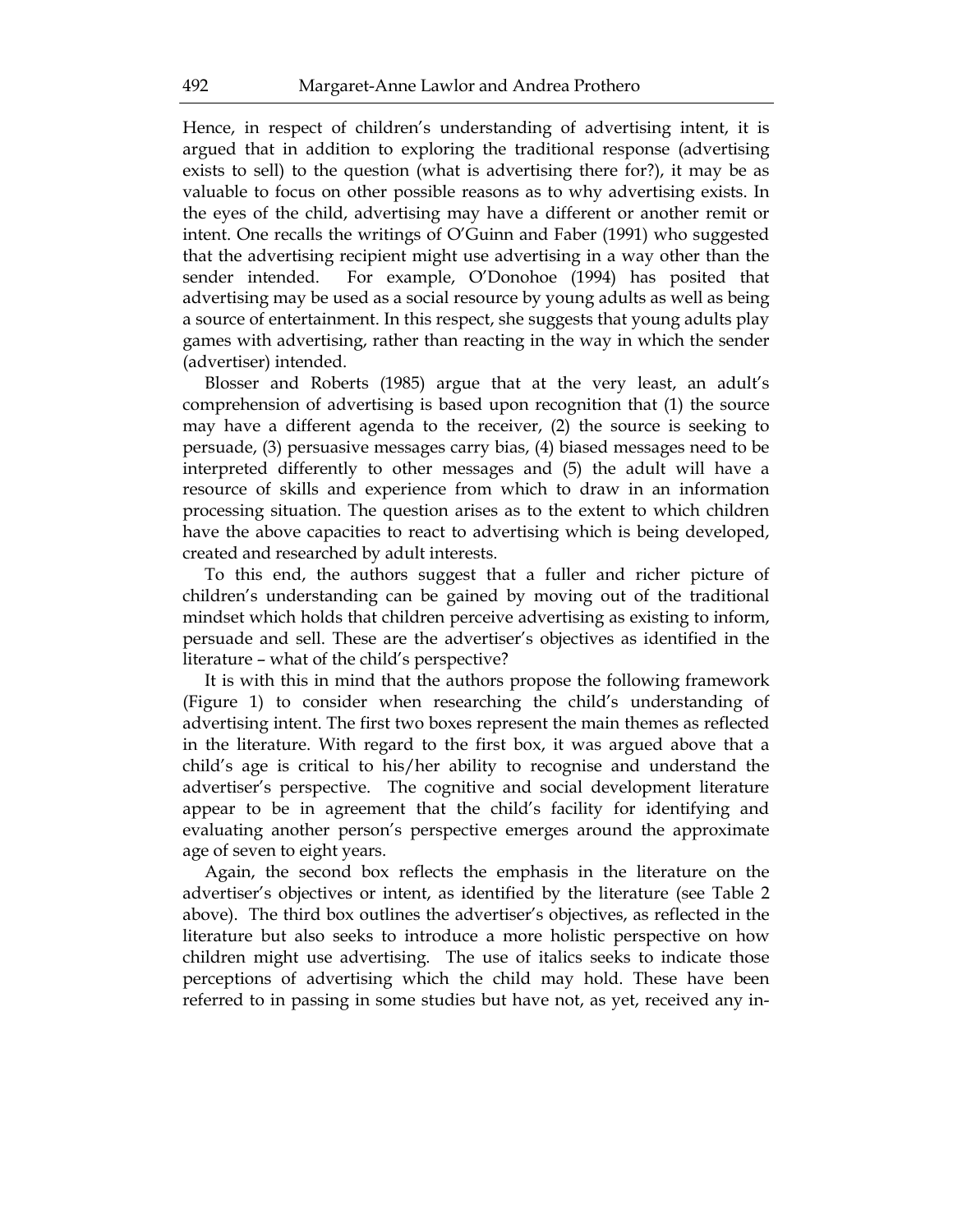depth examination. If we are to understand how children perceive advertising, it is argued that it may be useful to consider the italicised, possible objectives which advertising may have, according to the child. This is by no means, an exhaustive list nor has it been empirically tested by the authors. In contrast, the italicised terms have been suggested by the literature and the overall aim of this study is to consider the child's consumption of advertising holistically, rather than solely in its commercial role.

| Child's ability to<br>recognise & understand<br>the advertiser's                                                                   | <b>The</b><br>Advertiser's<br>Perspective         | The Child's<br>Perspective                                                                                                                                                                                                                        |
|------------------------------------------------------------------------------------------------------------------------------------|---------------------------------------------------|---------------------------------------------------------------------------------------------------------------------------------------------------------------------------------------------------------------------------------------------------|
| perspective<br>Influenced by:<br>Child's age<br>Cognitive development<br>Information processing<br>abilities<br>Social development | Inform<br>Assist<br>Persuade<br>Sell<br>Entertain | Inform<br>Assist<br>Persuade<br>Sell<br>Entertain<br>Social uses (e.g.<br>conversational<br>resource)<br>Affect interaction with<br>parents & peers<br>Convenience<br>(facilitates channel-<br>hopping, leaving the<br>room)<br>Convey popularity |

# **Figure 1 : A Framework for Considering the Established & Potential Mediating Variables in the Child's Understanding of Advertising Intent**

Whilst, very few studies have directly taken the following approach, there appears to be some justification for pursuing the non-commercial and meaning-based avenue of thought vis-à-vis advertising intent. For example, in Meyer, Donohue and Henke's (1978) study of black children, advertising was found to raise the children's expectations of being liked and accepted by their peers as a result of eating at McDonalds. In this way, the children appear to perceive the advertised McDonalds experience as a socially accepted and welcomed activity and a resulting reward was increased social acceptance. Therefore, the objective (arguably unintentional) of advertising from the child's perspective, might be to illustrate how eating in McDonalds promises enhanced social interaction. In another study, Hansen (1997) suggested that children view one purpose of a commercial break as an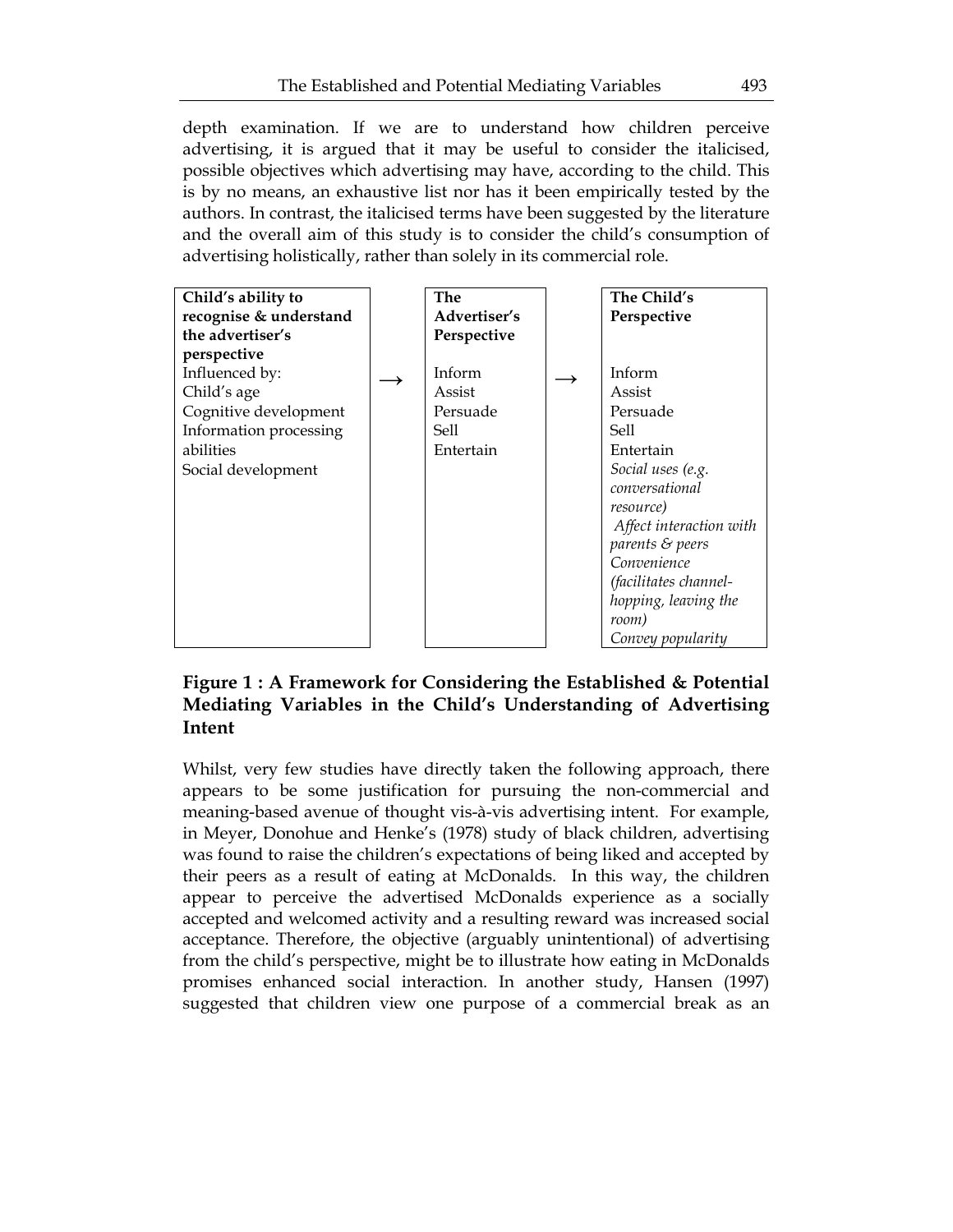opportunity to do other things such as channel-hopping or visiting the bathroom.

A Scottish study of ten and eleven year old children focused on their perceptions of advertising (Preston 2000). The research indicated that this age-group was quite cynical towards advertising to the point of feeling that many advertisements were misleading. For example, the children noted the use of special effects in advertisements for breakfast cereals, confectionery and toys. Comments were made about the size of the product - in many cases, the product appeared to be much bigger and more powerful in advertising compared to the product reality. Advertisements for soft drinks, cheese products and clothing were identified as suggesting that the consumer of these products was more likely to be popular with his/her peers and to have more friends as a result of consuming the advertised product. This salutary study suggests a certain cynicism and perception of manipulation on the part of the children who were sampled.

An examination of the literature above has suggested that there is a lack of European research which considers the child's understanding of advertising intent in the context of the child as active processor in the communication process. The literature has not appeared to focus on the rationale for advertising, as seen from the child's perspective. Consequently, for the purposes of contextualising this question, one could surmise that children view advertising as having many objectives, some more important than others. These objectives could be to sell a product, to persuade certain children that a product suits them and their lifestyle, to inform, to entertain, to develop relationships with important figures in their lives such as celebrities, to engender parent-child interaction or disputes, or to act as a conversational opening.

As suggested above in studies by Meyer, Donohue and Henke (1978) and Preston (2000), there is an emerging question in the literature as to whether children hold a different perspective on advertising when compared to that of the advertiser. At one level, this audience may recognise a selling or persuasion objective, but at another level, other reasons for advertising's presence may be detected by the child and it is these issues which are worthy of exploration in future research.

### **Conclusion**

This paper examined the body of research which has accumulated, mostly in the decades of the seventies and eighties, concerning children' understanding of advertising intent. A review of the literature addressing children's cognitive and social development would tend to suggest that an approximate age of seven to eight years is crucial in terms of an emerging ability on the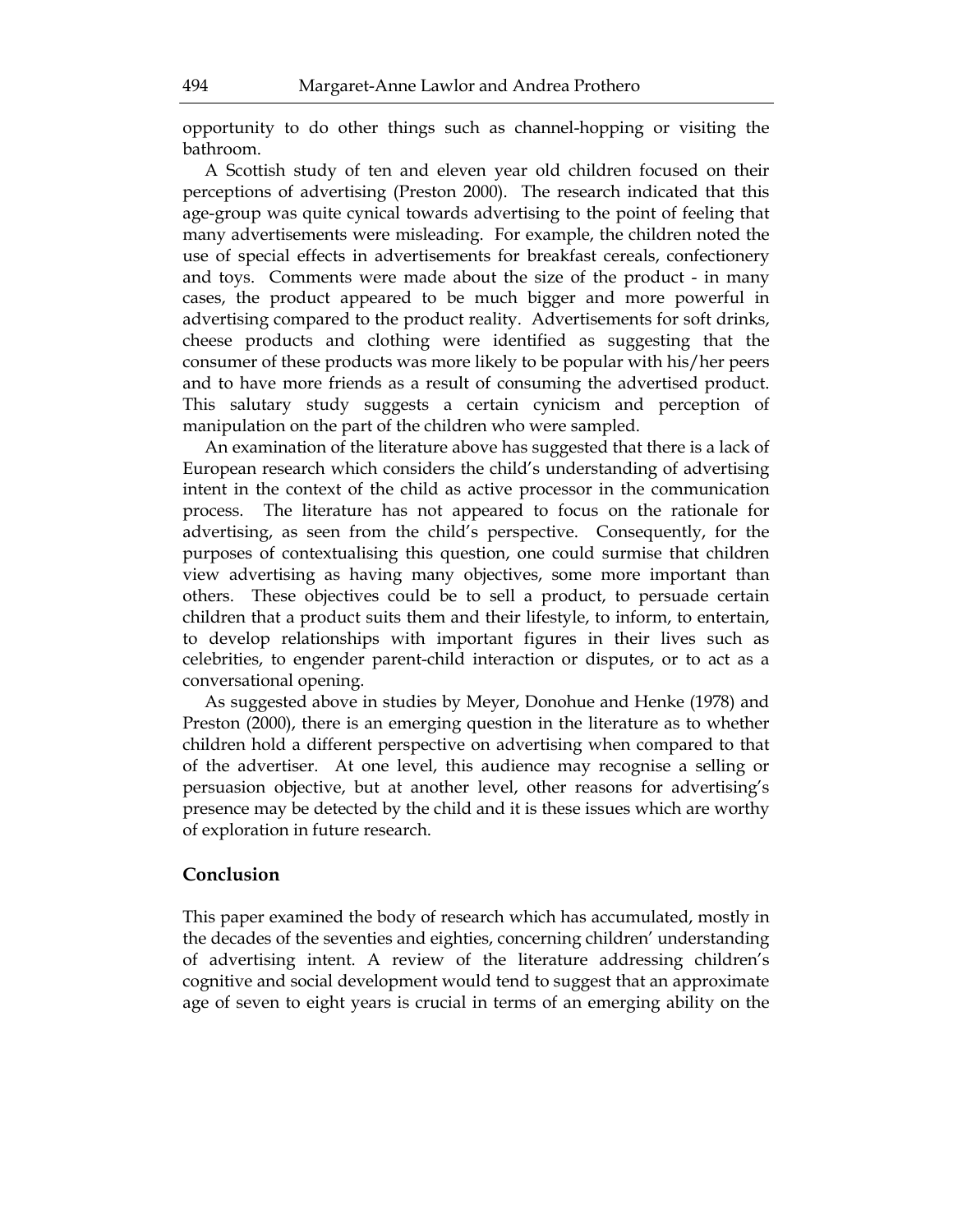part of the child to discern and evaluate the advertiser's persuasive intent. Reference was also made to the literature's overwhelming emphasis on advertising as having a persuasive and selling intent. Based on the limitations of existing research to date, the authors propose a framework which seeks to explore the established and potential mediating variables in the child's understanding of advertising intent.

Children's understanding of advertising intent has proved to be a muchtravelled road in the literature in terms of the substantial amount of research scrutiny given to this area. However, researchers have tended to travel in one direction by placing great emphasis on the child's understanding of the advertiser's perspective. There is another, far less-travelled road which points towards the following research question - what is the rationale for advertising, according to the child? It is this area which the authors aim to explore empirically in the future.

Finally, in discussing the role of advertising, Meyer, Donohue and Henke (1978) eloquently summarise the difficulty in isolating advertising effects thus:

"Only the very brave or the very ignorant can say what exactly advertising does in the marketplace".

This statement can be viewed as either a warning or a challenge in the discussion concerning children's understanding of advertising intent. Whichever way we interpret the message, it is argued that in order to understand more fully the impact which advertising has on children, researchers need to begin to more fully explore what advertising means to children.

### **References**

- Bandyopadhyay, S., Kindra, G. and Sharp, L. (2001), "Is Television Advertising Good for Children? Areas of Concern and Policy Implications", *International Journal of Advertising 20* (1), pp. 89-116
- Bergler, R. (1999), "The Effects of Commercial Advertising on Children", *International Journal of Advertising,* **18**, 4, pp. 411-425
- Blosser, B.J. and Roberts, D.F. (1985), "Age Differences in Children's Perceptions of Message Intent", *Communications Research,* **12** (4) October, pp. 455-484
- Butter, E.J., Popovich, P.M., Stackhouse, R.H. and Garner, R.K. (1981), "Discrimination of Television Programs and Commercials by Preschool Children", *Journal of Advertising Research,* 21 (April), pp.53-56
- Chan, K. (2000), "Hong Kong Children's Understanding of Television Advertising", *Journal of Marketing Communications,* **6,** pp**.**37-52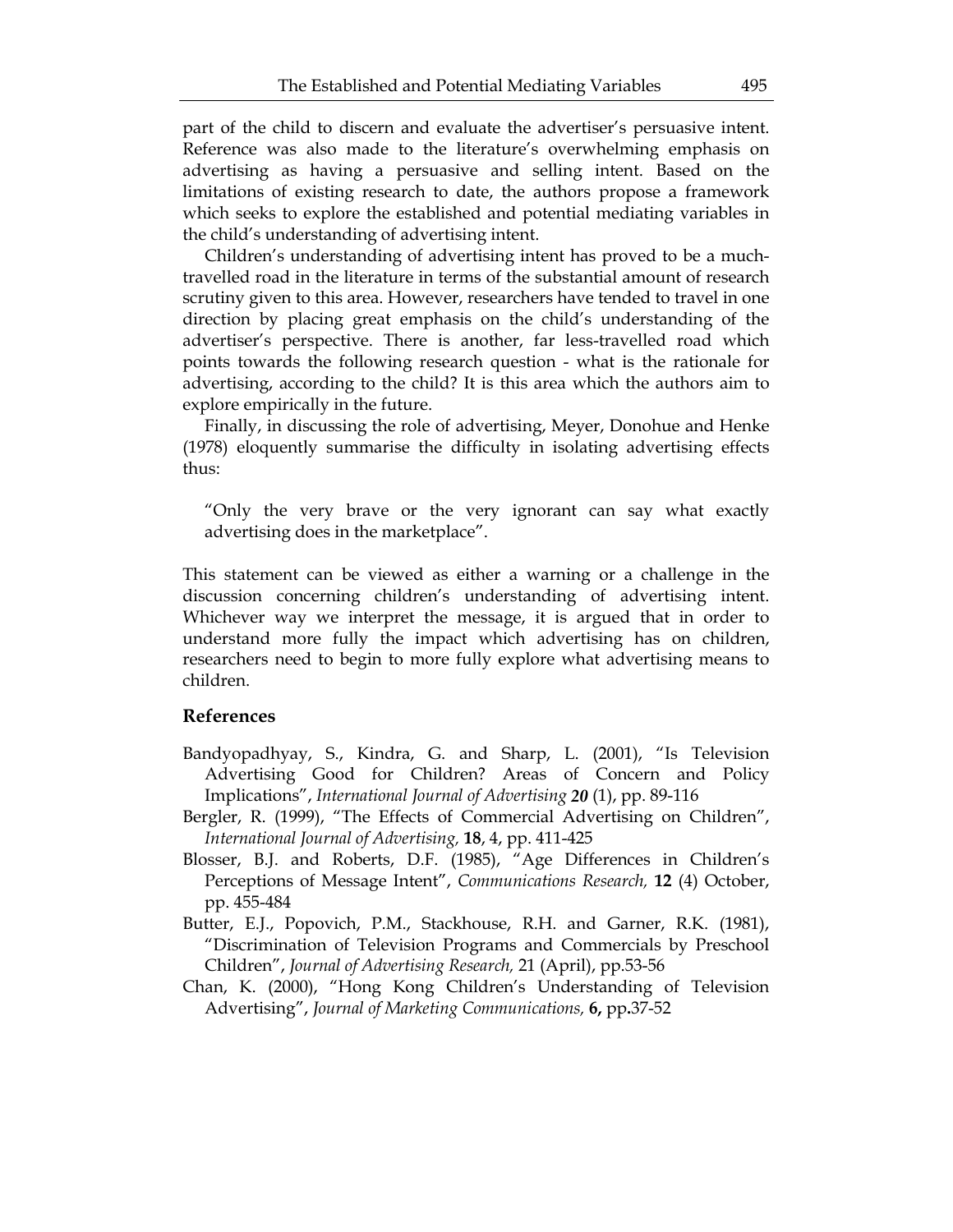- Dell, Clark C. (1999), "Youth, Advertising and Symbolic Meaning", in Macklin, M.C. and Carlson, L. (Eds.) *Advertising to Children : Concepts and Controversies,* California : Sage
- Donohue, T.R., Meyer, T.P. and Henke, L.L. (1978), "Black and White Children : Perceptions of TV Commercials", *Journal of Marketing,* October, pp. 34-40
- Donohue, T.R., Henke, L.H. and Donohue, W.A. (1980), "Do Kids Know What TV Commercials Intend?" *Journal of Advertising Research 20* (5), pp. 51-57
- Gaines and Esserman, J.F. (1981), (Ed.) *Television Advertising and Children : Issues, Research and Findings,* New York : Child Research Service
- Goldberg, M.E. (1990), "A Quasi-Experiment Assessing the Effectiveness of TV Advertising Directed to Children", *Journal of Marketing Research,* **27**, (November), pp. 445-54
- Gorn, G.J. and Florsheim, R. (1985), "The Effects of Commercials for Adult Products on Children", *Journal of Consumer Research,* **11,** (March), pp. 962- 967
- Gorn, G.J. and Goldberg, M.E. (1982), "Behavioural Evidence of the Effects of Televised Food Messages on Children", *Journal of Consumer Research,* **9**, pp. 200-205
- Grube, J.W. and Wallack, L. (1994), "Television Beer Advertising and Drinking Knowledge, Beliefs and Intentions among Schoolchildren", *American Journal of Public Health,* **84** (2) February, pp. 254-259
- Gunter, B. and Furnham, A. (1998), *Children as Consumers,* London : Routledge
- Hansen, L. (1997), "Television Advertising Directed at Children", (Online) *http://www.europa.eu.int/comm/interna…ewslettel/edition09/Page30\_en.html*
- Hardman, J. (1989), "Advertising to Children", *ADMAP* (May), pp. 16-18
- John, Roedder D. (1999a), "Consumer Socialisation of Children: A Retrospective Look at Twenty Years of Research", *Journal of Consumer Research,* **26**, December, pp. 183-213
- John, Roedder D. (1999b), "Through the Eyes of a Child: Children's Knowledge and Understanding of Advertising", in Macklin, C. and Carlson, L. (Eds.) *Advertising to Children : Concepts and Controversies,*  California : Sage
- Kid Power Exchange (2000), (Online) *http://www.kidpowerx.com* (18 October 2000)
- Kinsey, J. (1987), "The Use of Children in Advertising and the Impact of Advertising Aimed at Children", *International Journal of Advertising* **6,** pp. 169-175
- Kunkel, D. and Roberts, D. (1991), "Young Minds and Marketplace Values: Issues in Children's Television Advertising", *Journal of Social Issues,* **57**, pp.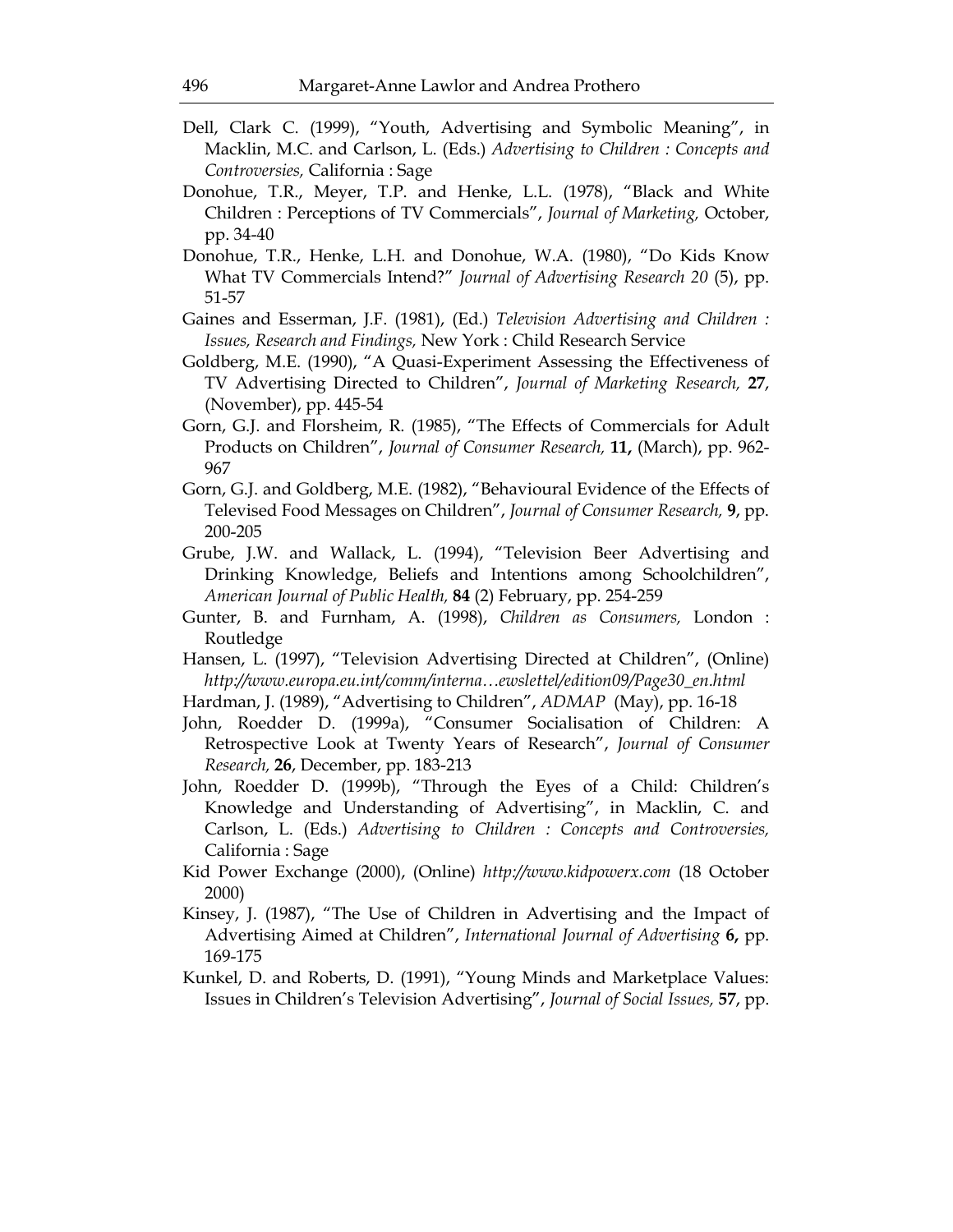57-72

- Lannon, J. and Cooper, P. (1983), "Humanistic Advertising A Holistic Cultural Perspective", *International Journal of Advertising,* **2**, pp. 195-213
- Levin, S., Petros, T. and Petrella, F. (1982), "Pre-Schoolers' Awareness of Television Advertising", *Child Development,* **53** (4), pp. 933-937
- Macklin, M.C. and Carlson, L. (1999), (Eds.) *Advertising to Children : Concepts and Controversies,* California : Sage
- Macklin, M.C. (1987), "Preschoolers Understanding of the Informational Function of Television Advertising", *Journal of Consumer Research,* pp. 343- 347
- Macklin, M.C. (1985), "Do Young Children Understand the Selling Intent of Commercials?" *The Journal of Consumer Affairs 19* (2), pp. 293-304
- Martin, M.C. (1997), "Children's Understanding of the Intent of Advertising : A Meta-Analysis", *Journal of Public Policy & Marketing,* **16** (2) Fall, pp. 205- 216
- Meyer, T.P., Donohue, T.R. and Henke, L.L. (1978), "How Black Children See TV Commercials", *Journal of Advertising Research,* 18 (October), pp. 58-70
- Moore, E.S. and Lutz, R.J. (2000), "Children, Advertising and Product Experiences", *Journal of Consumer Research,* **27** (June) pp. 31-48
- O'Donohoe, S. (1994), *Post-Modern Poachers: Young Adult Experiences of Advertising,* PhD Thesis, University of Edinburgh
- O'Donohoe, S. (1994), "Advertising Uses and Gratifications", *European Journal of Marketing,* **28** (8/9) pp. 52-75
- O'Guinn, T.C. and Faber, R.J. (1991), "Mass Communication and Consumer Behaviour", in Robertson, T.S. and Kassarjian, H.H. (Eds.), *Handbook of Consumer Behaviour,* Englewood Cliffs, NJ : Prentice Hall, pp. 349-400

Oldenburg, A. (2000), "Kidfluence", USA Today, 29 December

- Pawlowski, D.R., Badzinski, D.M. and Mitchell, N. (1998), "Effects of Metaphors on Children's Comprehension and Perception of Print Advertisements", *Journal of Advertising,* **27** (2) Summer, pp. 83-99
- Piaget, J. (1952), *The Origins of Intelligence in Children,* New York : International University Press
- Piaget, J. (1952), *The Construction of Reality in the Child,* New York : Basic Books
- Preston, C. (2000), "Are Children Seeing Through ITC Advertising Regulations?", *International Journal of Advertising* 19 (1) pp. 117-136
- Preston, C. (1999), "The Unintended Effects of Advertising Upon Children", *International Journal of Advertising*, **18** (3) pp. 363-376
- Riecken, G. and Yavas, U. (1990), "Children's General, Product and Brand-Specific Attitudes Towards Television Commercials", *International Journal of Advertising,* **9**, pp. 136-148
- Roberts, D.F. (1982), "Children and commercials : issues, evidence,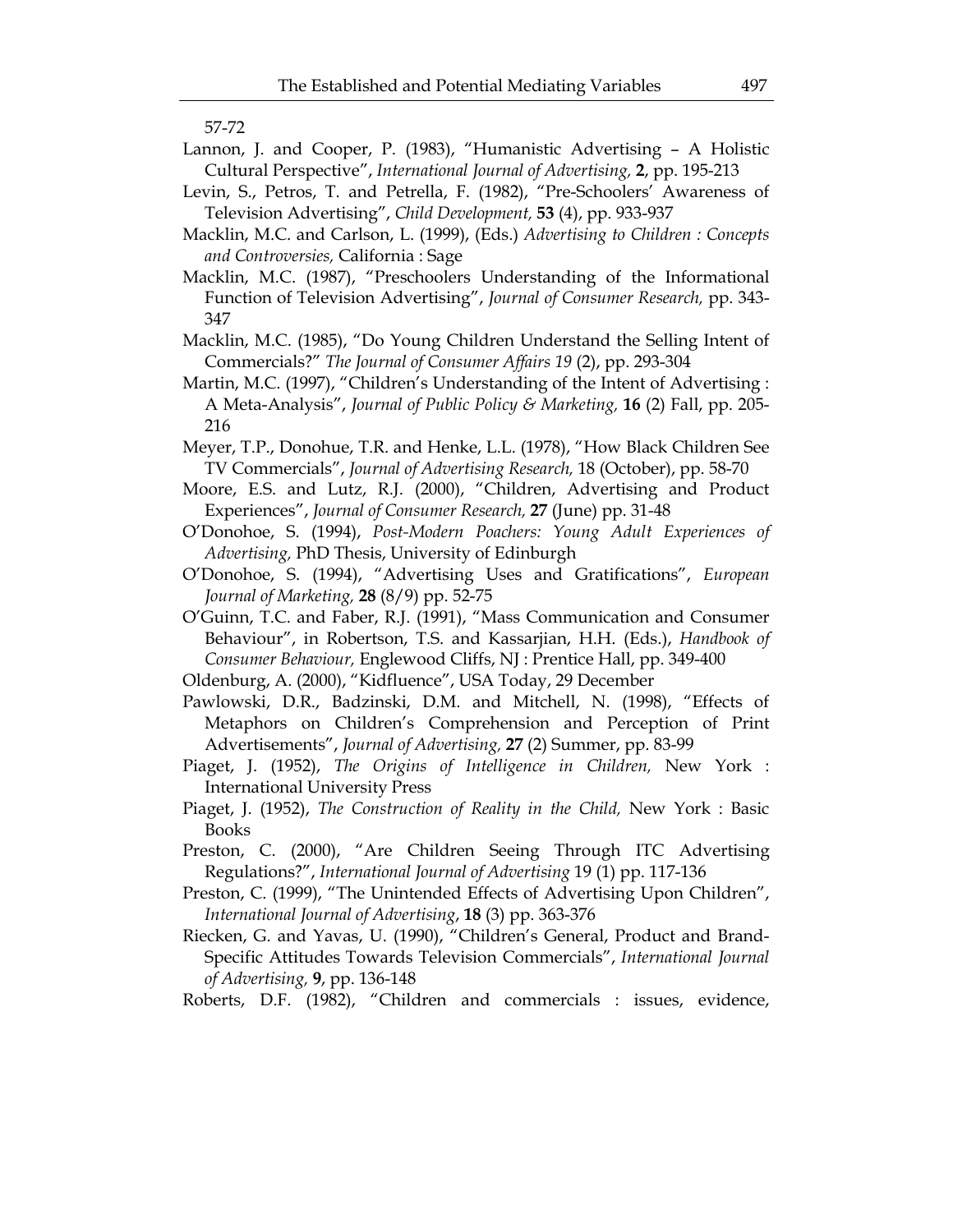interventions", *Prevention in Human Services,* **2**, pp. 19-35

- Robertson, T.S. and Rossiter, J.R. (1974), "Children and Commercial Persuasion : An Attribution Theory Analysis", *Journal of Consumer Research,* **1,** (June), pp. 13-20
- Roedder, D.L., Sternthal, B. and Calder, B.J. (1983), "Attitude-Behaviour Consistency in Children's Responses to Television Advertising", *Journal of Marketing Research 20*, pp. 337-349
- Roedder, D.L. (1981), "Age Differences in Children's Responses to Television Advertising : An Information Processing Approach", *Journal of Consumer Research,* **8** (September), pp. 144-153
- Rossiter, J.R. and Robertson, T.S. (1974), "Children's TV Commercials : Testing the Defences", *Journal of Communication,* **24** (Autumn), pp. 137-144
- Rossiter, J.R. (1975), "Visual and Verbal Memory in Children's Product Information Utilisation", *Advances in Consumer Research,* **3**
- Rossiter, J.R. (1979), "Does TV Advertising Affect Children?" *Journal of Advertising Research 19* (1) February, pp. 49-53
- Rubin, R.S. (1974), "The Effects of Cognitive Development on Children's Responses to Television Advertising", *Journal of Business Research,* **2** (4) October, pp. 409-419
- Scammon, D.L. and Christopher, C.L. (1981), "Nutrition and Education with Children via Television", *Journal of Advertising,* **10** (2), pp.26-36
- Selman, R.L. (1980), *The Growth of Interpersonal Understanding,* New York : Academic Press
- Tybout, A. and Artz, N. (1994), "Consumer Psychology", Annual Review of Psychology, **45**, pp. 131-150
- Ward, S. (1974), "Consumer Socialisation", *Journal of Consumer Research,* **1**, (September), pp. 1-14
- Ward, S. (1972), "Children's Reactions to Commercials", *Journal of Advertising Research,* **12** (April) pp. 37-45
- Ward, S. and Wackman, D.B. (1972), "Children's Purchase Influence Attempts and Parental Yielding", *Journal of Marketing Research,* **9** (August) pp. 316-319
- Ward, S., Wackman, D.B. and Wartella, E. (1977), *How Children Learn to Buy,*  Beverley Hills, CA : Sage
- Wartella, E. and Ettema, J. (1974), "A Cognitive Developmental Study of Children's Attention to Television Commercials", *Communication Research,*  **1** (January), pp. 44-69
- Young, B. (2000), "The Child's Understanding of Promotional Communication", *Advertising and Marketing to Children,*  September/October, pp. 191-203
- Young, B. (1990), *Television Advertising and Children.* Oxford : Oxford University Press